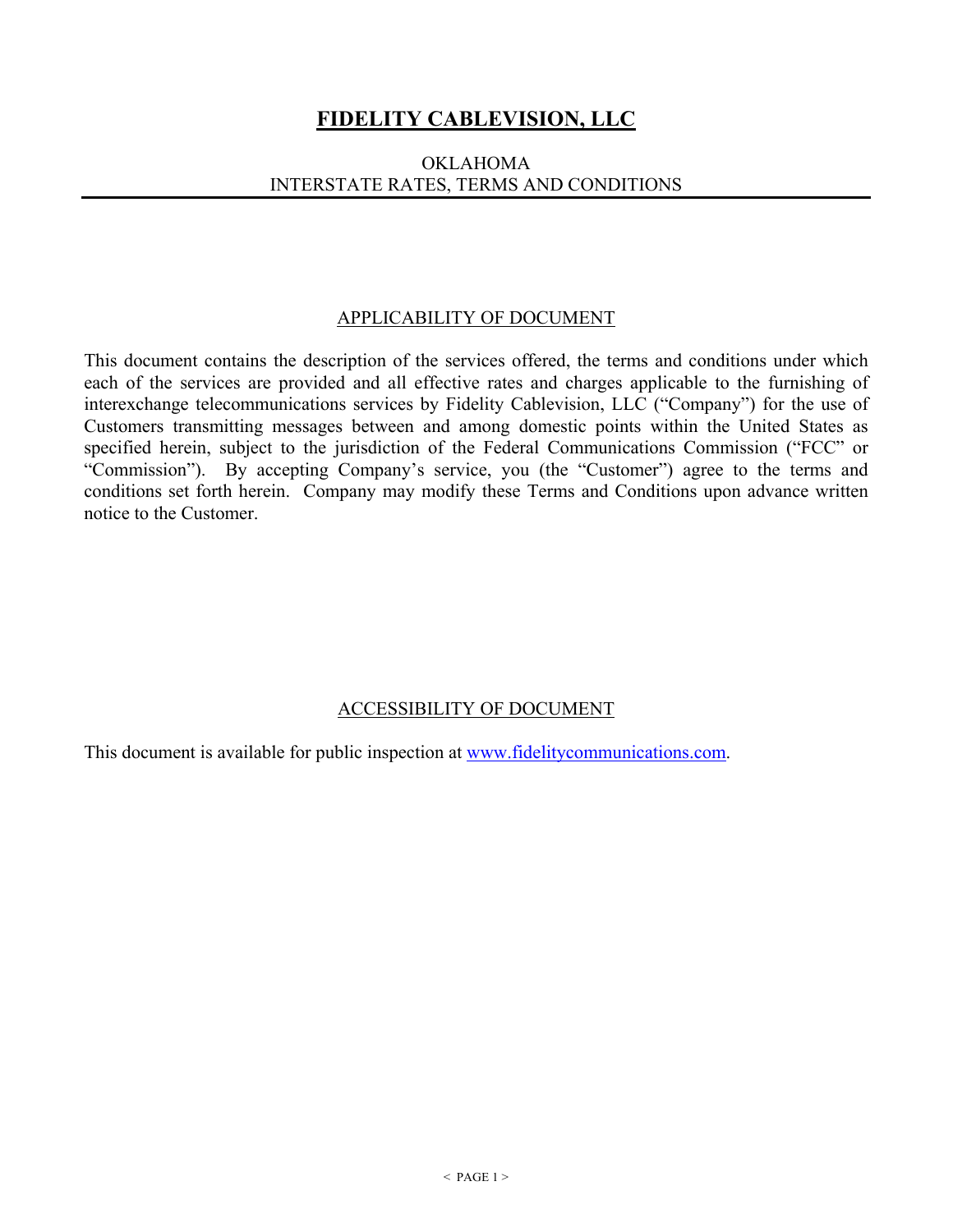## **SECTION 1 - TERMS AND ABBREVIATIONS**

**Access-** an arrangement which connects the Customer's or Subscriber's telecommunications service to the Underlying Carrier's designated point of presence or network switching center.

**Authorized carrier-** any telecommunications carrier that submits a change, on behalf of an end-user, in the end-user's selection of a provider of telecommunications service with the end-user's authorization verified in accordance with the procedures specified in this Chapter.

**Billing agent-** an entity which provides bills to an end-user for services received from a reseller.

**CIC-** carrier identification code which identifies a provider of toll services by a three or four-digit number.

**Class of service-** a description of service furnished a customer in terms of grade of service, type of rate, location, and use.

**Clear and conspicuous-** means notice that would be apparent to the reasonable consumer.

**Commission-** the Federal Communications Commission.

**Company-** the Reseller referred to on the title page of this document, unless otherwise indicated by the context

**Competitive service-** a telecommunications service determined by the Commission to be subject to effective competition for a relative geographic and service(s) market, after notice and hearing.

**Complaint-** any oral or written report given to a reseller by an end-user of a reseller's service and/or the Commission's Consumer Services Division relating to dissatisfaction with the provision of or the rate(s) charged for the reseller's service(s). Each complaint shall count as a separate report regardless of whether subsequent reports relate to the same situation giving rise to the dissatisfaction with the provision of or the rate(s) charged for the reseller's regulated services.

**Cramming-** the placement of unauthorized, misleading, or deceptive charges on a customer's telephone bill for products or services that were never ordered by the customer.

**Customer-** any person, firm, partnership, cooperative corporation, corporation, or lawful entity that receives regulated telecommunications services provided by an entity reselling intrastate telecommunications services.

**Customer class-** class of service provided to a group of customers.

**Customer trouble report-** any oral or written report given to the reseller's repair service or contact person, and/or the Commission's Consumer Services Division by a customer relating to a defect or difficulty or dissatisfaction with the provision of the telecommunications service provided by the reseller.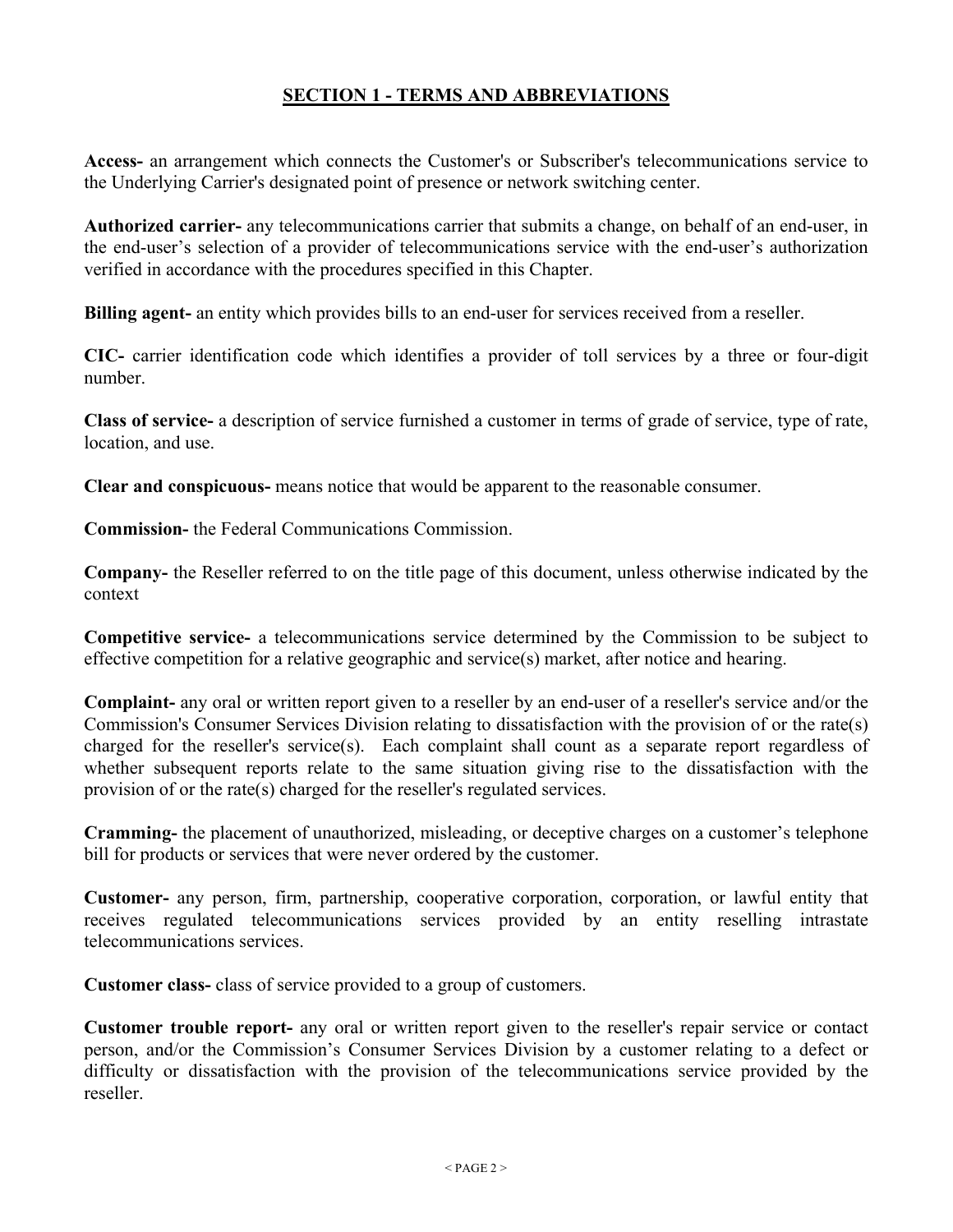**Delinquent-** a payment for a billing for services provided, which is not in dispute, where payment is not received on or before the due date as posted on the bill.

**Deniable charge-** a charge for those regulated services for which nonpayment may result in a disconnection of basic local service.

**Disconnection of service-** an arrangement made by the end-user or reseller for permanently discontinuing service by terminating the contract and/or removing the telephone service from the enduser's premises.

**End-user-** the customer to whom a telephone number is assigned.

**Exchange-** a geographic area established by a telephone company and approved by the Commission for the administration of local telephone service in a specified area which usually embraces a city, town, or village and its environs. It may consist of one or more central offices together with associated plant used in furnishing communication service in that area.

**Executing carrier-** any telecommunications carrier that affects a request that an end-user's telecommunications carrier be changed. A carrier may be treated as an executing carrier, however, if it is responsible for any unreasonable delays in the execution of carrier changes or for the execution of unauthorized carrier changes, including fraudulent authorizations.

**FCC-** the Federal Communications Commission.

**IXC-** interexchange carrier or interexchange company which is a carrier or company authorized by the Commission to provide long distance communications services.

**InterLATA call-** any call which is originated in one LATA and terminated in another LATA.

**Interstate call-** any call which is originated in one state and terminated within the boundaries of another state.

**IntraLATA call-** means any call which is originated and terminated within the boundaries of the same LATA, regardless of whether such call crosses LATA boundaries prior to reaching its termination point.

**Intrastate call-** any call which is originated and terminated within the boundaries of the State of Oklahoma, regardless of whether such call crosses state boundaries prior to reaching its termination point.

**LATA-** Local Access and Transport Area as defined in the Code of Federal Regulations, Title 47 Part 53.3.

**LEC-** a local exchange company which is providing local exchange service.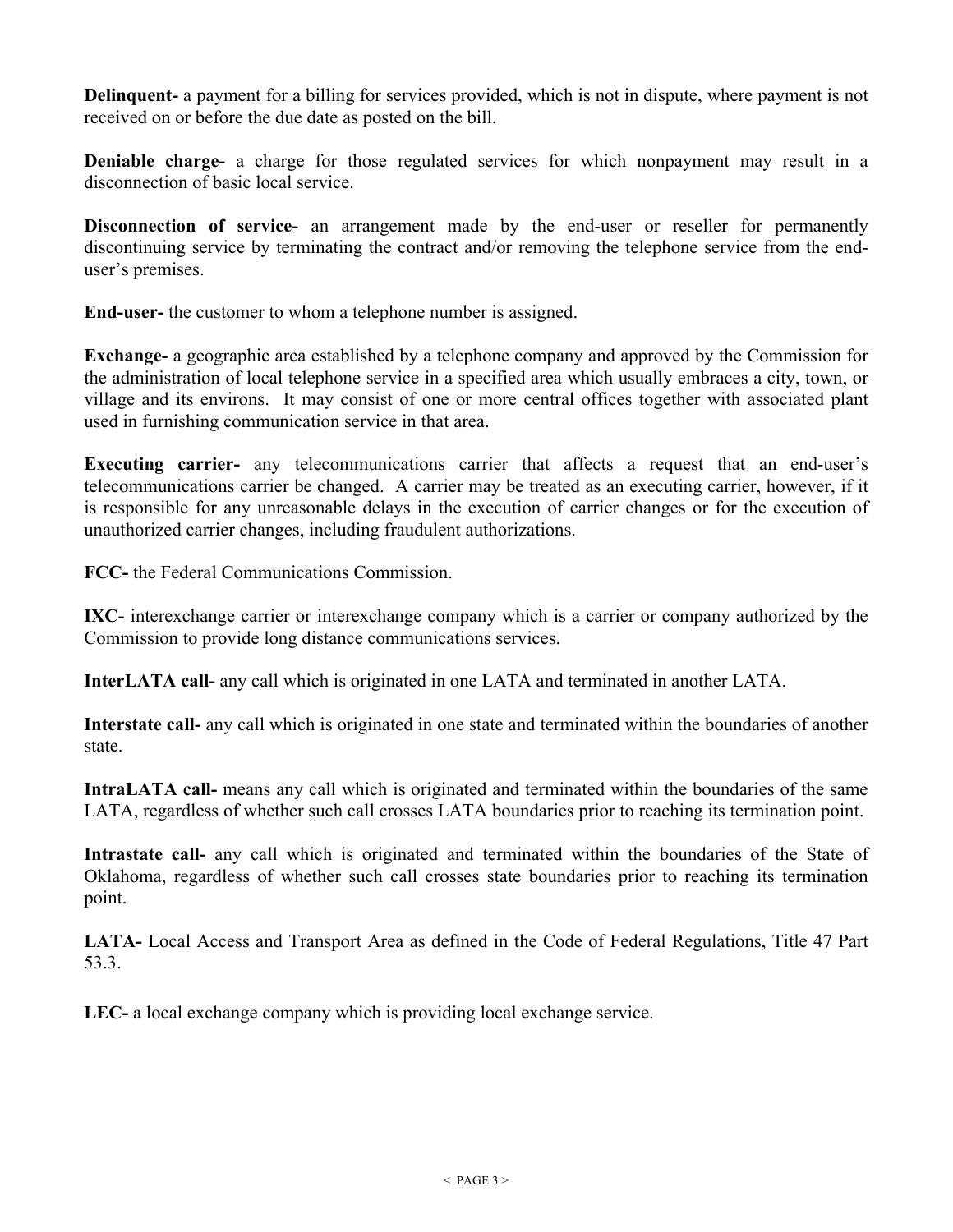Letter of Agency ("LOA")- the written authorization that gives permission to change the customer's telecommunications services and/or the customer's provider or to share that customer's network information with representatives or associates of the telecommunication company.

**New service provider-** a service provider that did not bill the end-user for service during the service provider's last billing cycle. This definition excludes service providers which bill the customer solely on a per transaction basis.

**Non-deniable charge-** a charge for those non-regulated services for which nonpayment shall not result in a disconnection of basic local service.

**Not-regulated service-** the offering of service(s) where the rates and/or terms and conditions for such service(s) are not regulated by the Commission.

**Point of presence ("POP")-** means the location where an IXC has transmission equipment in a service area that serves as, or relays calls to, the interexchange network.

**Regulated telecommunications service-** the offering of telecommunications service(s) directly to the public where the rates and/or terms and conditions for such service(s) are regulated by the Commission. These would include services offered from interstate tariffs approved by the Commission and any taxes, fees and surcharges applicable to those services.

**Reseller-** any person, partnership, cooperative corporation, corporation, or lawful entity that offers telecommunications services to the public through the use of the transmission facilities of other carriers or a combination of its own facilities and the transmission facilities of other carriers for resale to the public for profit.

**Service-** the offering of telecommunications for a fee directly to the public, or to such classes of users as to be effectively available directly to the public, regardless of the facilities used. Service shall not include the provision of non telecommunications services, including but not limited to the printing, distribution, or sale of advertising in telephone directories, maintenance of inside wire, customer premises equipment and billing and collection, nor does it include the provision of mobile telephone service, enhanced services and other services which are not-regulated.

**Service provider-** any entity that offers a product or service to a customer, the charge for which appears on the bill of the billing agent. This definition shall include only providers that have continuing relationships with the end-user that will result in periodic charges on the end-user's bill, unless the service is subsequently canceled.

**Slamming-** the unauthorized switching of an end-user's presubscribed IXC or reseller.

**Submitting carrier-** any telecommunications carrier that requests on the behalf of an end-user that the end-user's telecommunications carrier be changed and seeks to provide retail services to the end user. A carrier may be treated as a submitting carrier, however, if it is responsible for any unreasonable delays in the submission of carrier change requests or for the submission of unauthorized carrier change requests, including fraudulent authorizations.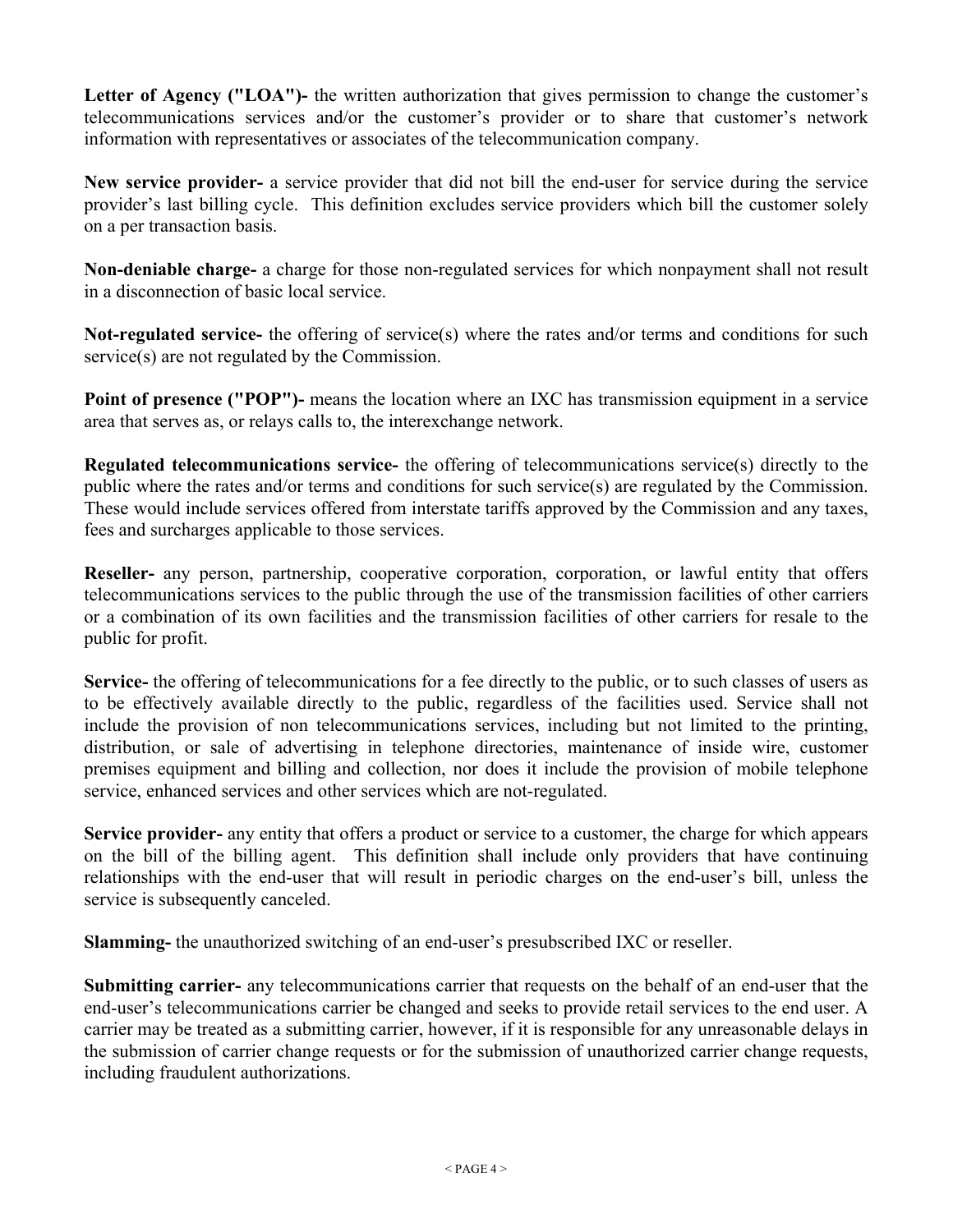**Suspension of service-** an arrangement made at the initiative of the reseller for temporarily discontinuing service without terminating the contract or removing the telephone service from the customer's premises.

**Telecommunications company** or **Telecommunications carrier-** a reseller of long distance telecommunications services.

**Telecommunications service-** service provided by a reseller including voice, data, and all other types of communications services, under the reseller's documents on file with the Commission.

**Telephone bill-** a billing agent's invoice, issued in compliance with this Chapter, for products or services rendered by itself and by a service provider(s), if any.

**Territory-** the reseller's area of operation which may include the entire State of Oklahoma or some specified portion thereof.

**Unauthorized carrier-** any telecommunications carrier that submits a change, on behalf of an end-user, in the end-user's selection of a provider of telecommunications service but fails to obtain the end-user's authorization verified in accordance with the procedures specified in this Chapter.

**Unauthorized change-** a change in an end-user's selection of a provider of telecommunications service that was made without authorization verified in accordance with the verification procedures specified in this Chapter.

**Underlying carrier(s)-** the provider of facilities utilized by a reseller in the provisioning of its interexchange service to its customers.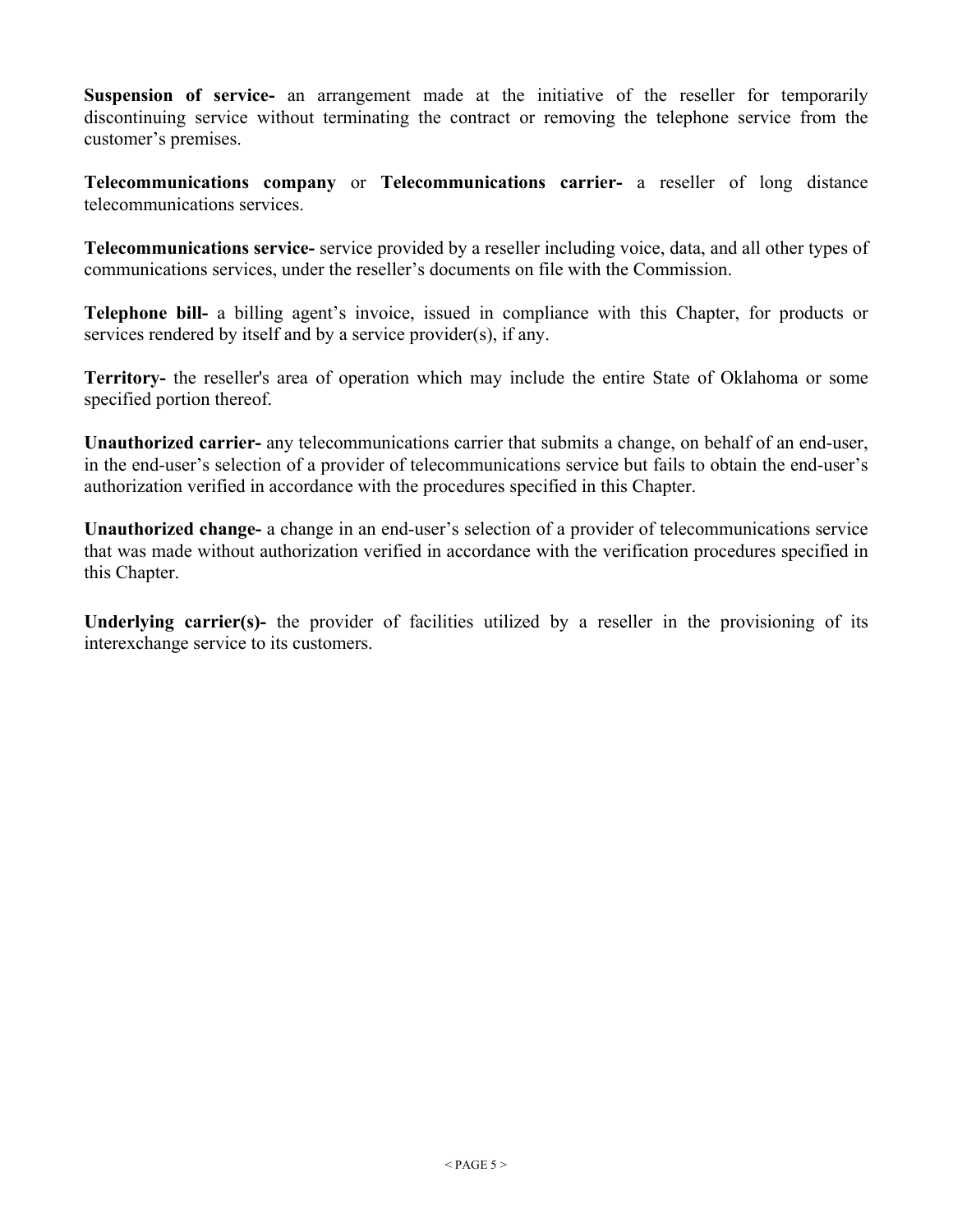## **SECTION 2 – TERMS AND CONDITIONS**

#### UNDERTAKING OF COMPANY

- The Company's services are furnished for the use of Customers transmitting messages between and among domestic points within the United States as specified herein, subject to the jurisdiction of the Federal Communications Commission ("FCC" or "Commission").
- The Company installs, operates, and maintains the telecommunications services provided herein under the accordance with the terms and conditions set forth under this document. The Company may act as the Customer's agent for ordering access connection facilities provided by other carriers or entities, when authorized by the Customer, to allow connection of a Customer's location to the Company's network. The Customer shall be responsible for all charges due for such service arrangement.
- The Company's services are provided on a monthly basis and are available twenty-four (24) hours per day, seven (7) days per week.

#### LIMITATIONS

- Service is offered subject to the availability of the necessary facilities and equipment, or both facilities and equipment, and subject to the provisions of this document.
- The Company reserves the right to discontinue or limit service when necessitated by conditions beyond its control, or when the Customer is using service in violation of provisions of this document or in violation of the law.
- The Company does not offer services for resale by Customers unless such Customer has been granted a Certificate of Convenience and Necessity by the Oklahoma Corporation Commission to provide such services in the State of Oklahoma.
- All facilities provided under this document are directly or indirectly controlled by the Company and the Customer may not transfer or assign the use of service or facilities without the express written consent of the Company.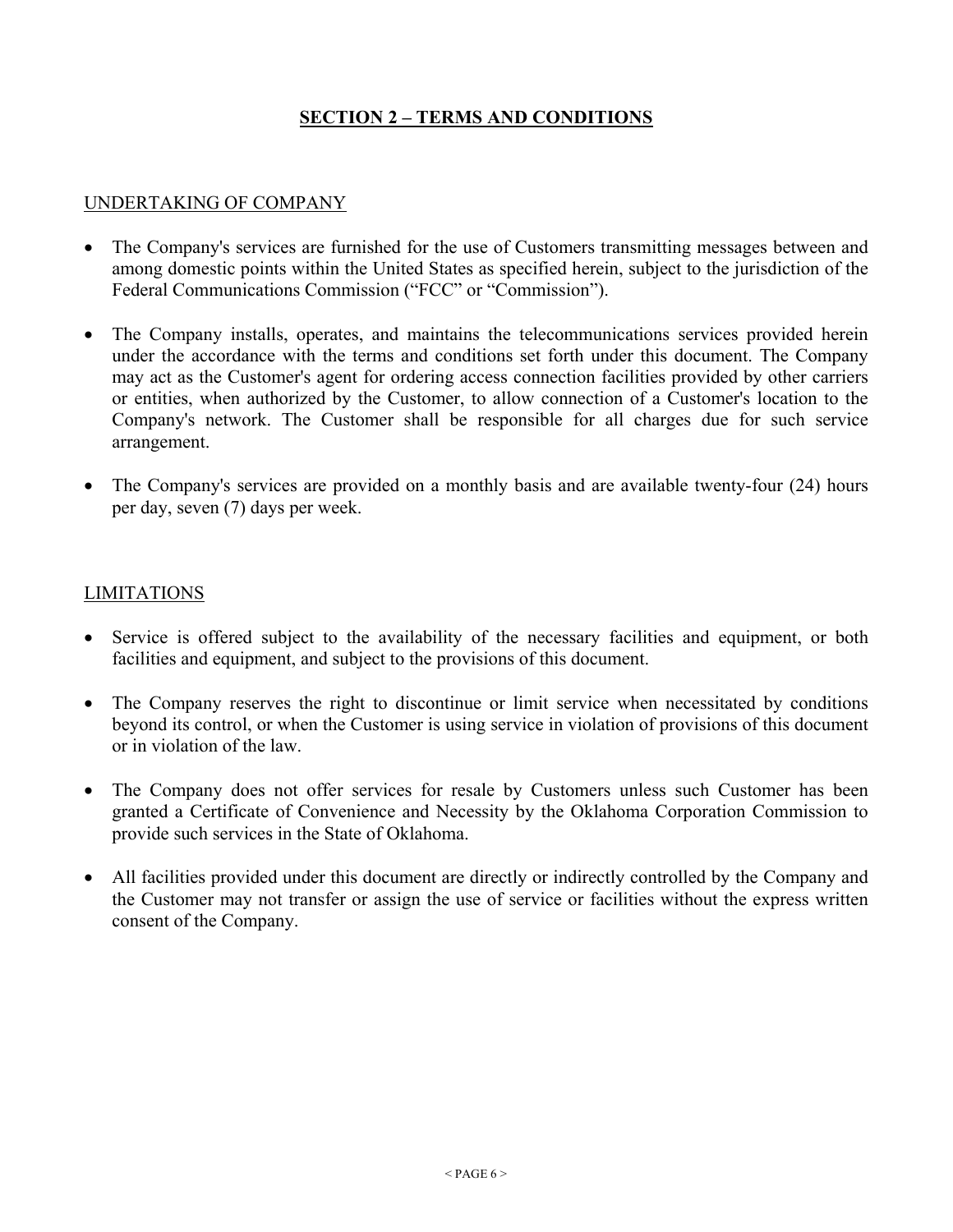## TRANSFER OR ASSIGNMENT

- After obtaining the Company's written consent, the Customer of record may assign or transfer the use of service where there is no interruption or physical relocation. All terms and provisions contained in this document will apply to any assignee or transferee. Services provided by the Company may not be transferred or assigned to a new Customer unless the following conditions have been met:
	- o The Customer of record (assignor Customer) requests such assignment or transfer in writing at least forty-five (45) days prior to the effective date of any requested assignment or transfer; and,
	- o The new Customer (assignee Customer) notifies the Company in writing that it agrees to assume all outstanding obligations of the former Customer for use of the Company's services. These obligations include all outstanding indebtedness for the use of the Company's service. Consent to such transfer or assignment will not be unreasonably withheld; and,
	- o Prior written consent of the Company is secured. The Company agrees to respond to a request to assign or transfer to another Customer within thirty (30) days of receipt of the request.
- As relates to the assignee or transferee, deposits may be required pursuant to the Deposits and Interest Section of this document.
- Any permitted transfer or assignment of the Company's service will not relieve or discharge any Customer from remaining jointly and severally liable with the new Customer for any obligations existing at the time of transfer or assignment.
- All regulations and conditions contained in this document shall apply to all such permitted assignees or transferees, as well as all conditions of service.

#### USE OF SERVICE

- The Company's service(s) may be used for any lawful purpose consistent with the transmission and switching parameters of the telecommunications facilities utilized in the provision of such service(s).
- The use of the Company's service(s) to make calls which might reasonably be expected to frighten, abuse, torment, or harass another, or in such a way as to unreasonable interfere with use by others, is prohibited.
- The use of the Company's service(s) without payment for service(s) or attempting to avoid payment for service(s) by fraudulent means or devices, schemes, false or invalid numbers, false credit cards or false Phone Cards of the Company's or false numbers of such cards, is prohibited.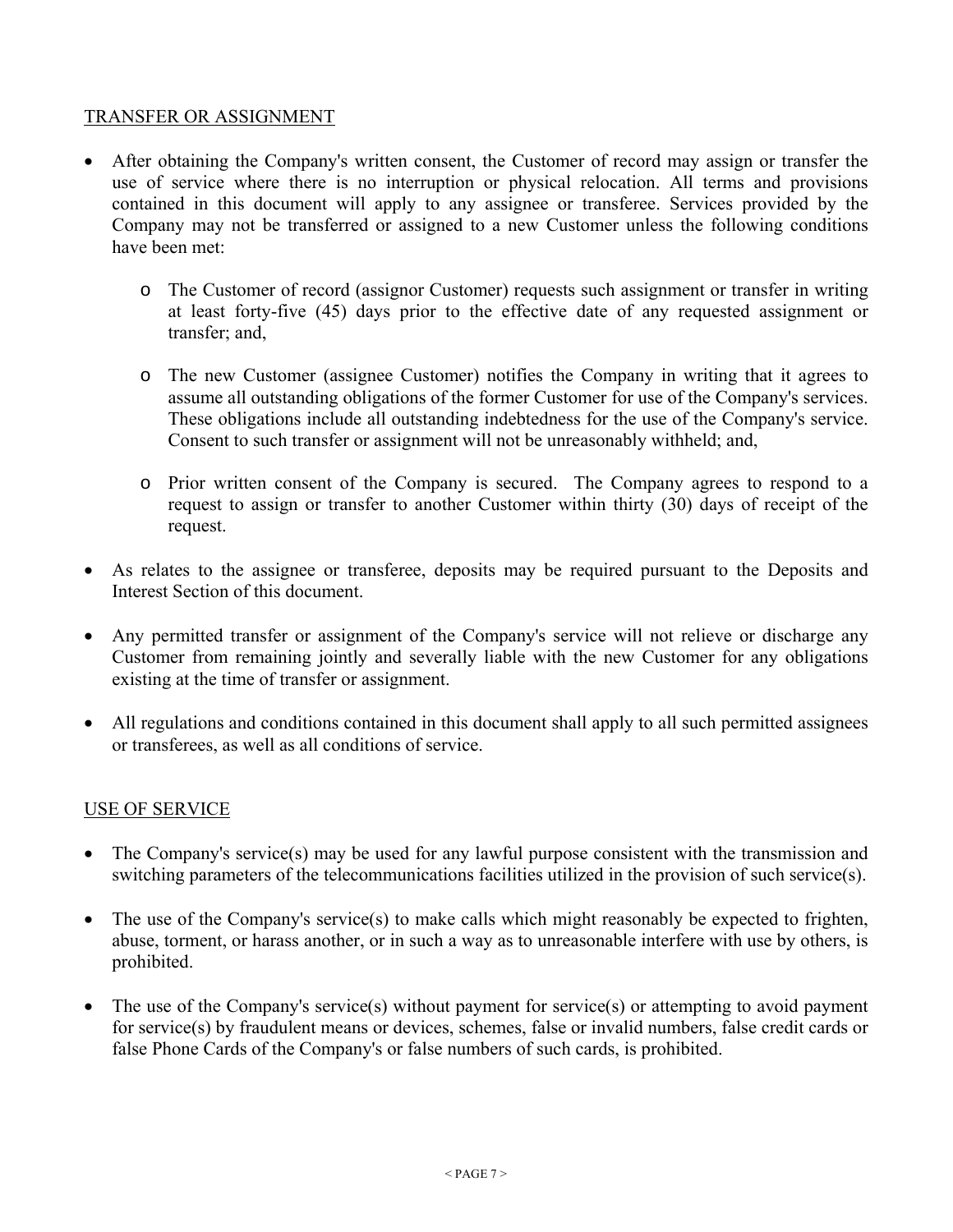- Resale of the Company's service(s) by Customers is prohibited unless and until the Customer has provided the Company with proof that the Customer has been granted a Certificate of Public Convenience and Necessity to provide such service(s) in the State of Oklahoma.
- The Company's service is available for use twenty-four (24) hours per day, seven days per week.
- The Company's service(s) may be denied for nonpayment of charges or for other violations of this document.

## LIABILITIES OF THE COMPANY

- The Company's liability for damages arising out of mistakes, interruptions, omissions, delays, errors or defects in transmission which occur in the course of furnishing service(s) or facilities in no event shall exceed an amount equivalent to the proportionate charge to the Customer for the period during which the faults in transmission occur.
- The Company shall not be liable for claim or loss, expense or damage (including indirect, special or consequential damage), for any interruption, delay, error, omission, or defect in any service, facility or transmission provided under this document, if caused by any person or entity other than the Company, by any malfunction of any service or facility provided by an underlying carrier, by an Act of God, fire, war, civil disturbance, or act of government, or by any other cause beyond the company's direct control.
- The Company shall not be liable for any claim, loss, or refund as a result of loss or theft of Customer-specific identifying codes issued for use with the Company's services.
- The Company shall not be liable for any defacement of or damages to the premises of a Customer resulting from the furnishing of service(s) which is not the direct result of the Company's negligence.

#### DEPOSITS AND INTEREST

- The Company's deposit plan includes criteria for residential and nonresidential Customers. The nonresidential plan conforms to the following except for 1, 2, 5, and 12.
	- 1 The Company shall not require a deposit of a residential customer who has received the same or similar type of classification of service for twelve (12) consecutive months and to whom service was not terminated for nonpayment nor was payment late more than twice nor was a check for payment dishonored. The twelve (12) months service period shall have been within eighteen (18) months prior to the application for new service. The Company plan may establish other relevant criteria, which will qualify the customer for nonpayment of a deposit.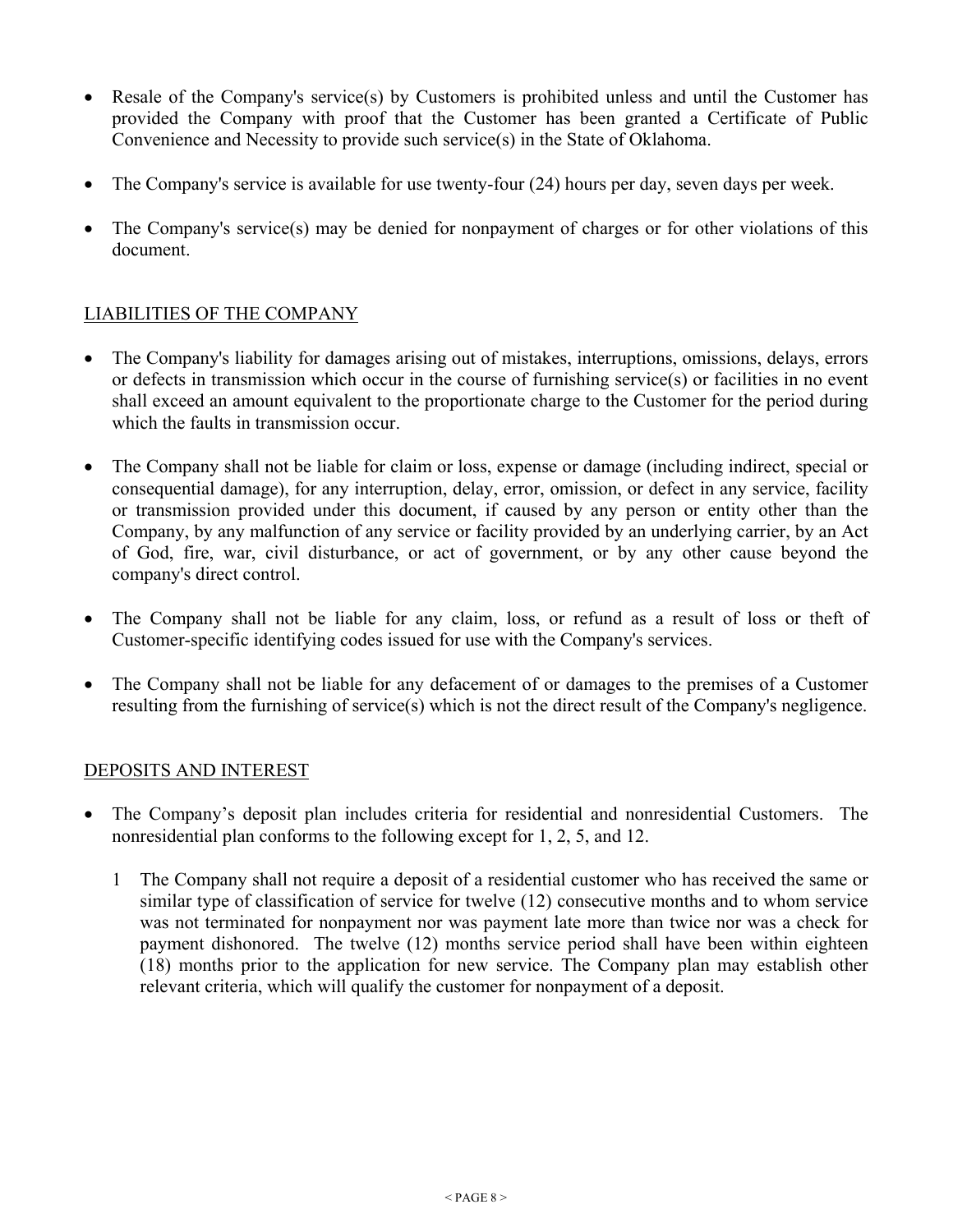- 2 Although the Company does not normally collect deposits from its Customers, deposits may be required from Customers whose credit history is unacceptable or unavailable. The amount of the deposit shall not exceed an amount equal to two (2) months toll charges determined by actual or anticipated usage. The Company plan may allow customers to pay deposits in installments.
- 3 Upon written request by the customer, after a period of four (4) consecutive months during which time the average amount of toll charges is shown to have decreased by fifty percent (50%) or more, the Company shall re-evaluate the amount of the deposit in order to determine if the original deposit amount continues to be consistent with the guidelines or if the amount of the deposit shall be reduced to an amount which is consistent with the deposit guidelines.
- 4 Any excess amount of the deposit resulting from the reduction required in paragraph 3 of this subsection shall be refunded to the customer.
- 5 A present customer may be required to post a deposit as a condition of continued service if undisputed charges have become delinquent, with delinquent meaning a payment not received on or before the due date as posted on the bill, in two (2) out of the last twelve (12) billing periods or if the customer has had service disconnected during the last twelve (12) months or has presented a check subsequently dishonored.
- 6 Interest on cash deposits shall be paid by the Company at no less than the rate calculated as follows:
	- (A) For all consumer deposits returned within one (1) year or less, the interest rate shall be established the first day of January of each year to equal the average of the weekly percent annual yields on one (1) year U.S. Treasury Securities for September, October, and November of the preceding year. The interest rate shall be rounded to the nearest basis point.
	- (B) For all consumer deposits held by the Company for more than one (1) year, the interest rate shall be established the first day of January of each year to equal the average of the weekly percent annual yields of 10-year U.S. Treasury Securities for September, October, and November of the preceding year. The interest rate shall be rounded to the nearest basis point.
	- (C) Provided, however, that after the interest rate is initially established pursuant to this subsection, the interest rate(s) shall not change unless the application of the formula results in a change in interest rate(s) that is/are greater than two hundred  $(200)$  basis points. The Director of the Public Utility Division shall calculate the interest rate(s) and shall mail notice to the Company by December 15th of each year, only if a change in the rate(s) is/are necessary, otherwise the current interest rate(s) will remain in effect.
- 7 If refund of a deposit is made within thirty (30) days of receipt of deposit, no interest payment is required. If the Company retains the deposit more than thirty (30) days, payment of interest shall be made retroactive to the date of deposit. No interest shall accrue on a deposit after discontinuance of service.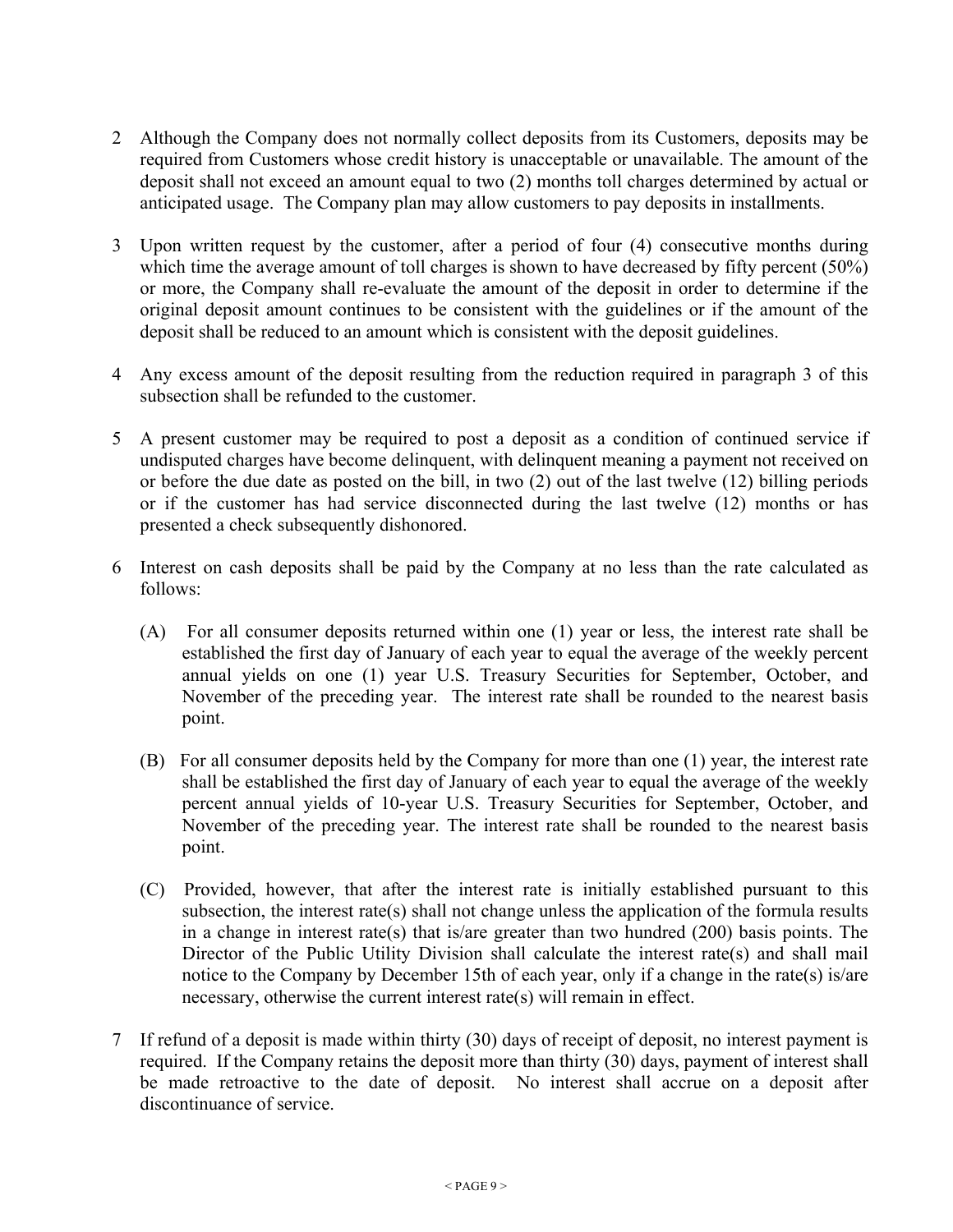- 8 The Company shall provide payment of accrued interest for all customers annually by negotiable instrument or by credit against current billing.
- 9 The deposit shall cease to draw interest on the date it is returned or credited to the Customer's account
- 10 The amount of the deposit, with accrued interest, shall be applied to any unpaid charges at the time of a discontinuance of services. The balance, if any, shall be returned to the customer within thirty (30) days after settlement of the customer's account, either in person or by mailing it to the customer's last known address.
- 11 If service is not connected, or after disconnection of service, the Company shall promptly and automatically refund the customer's deposit plus accrued interest on the balance, if any, in excess of the unpaid bills for service furnished. A transfer of service from one (1) premise to another within the Company's service area shall not be deemed a disconnection, and no additional deposit may be required unless otherwise permitted by this document.
- 12 The Company shall automatically refund the deposit for residential service, with accrued interest, after twelve (12) months' satisfactory payment of undisputed charges and where payment was not late more than twice; provided, however, that service has not been disconnected within the twelve (12) month period. Payment of a charge shall be deemed satisfactory if received on or prior to the date the bill is due. Payment of a charge shall be deemed not satisfactory if made by a check subsequently dishonored. If the customer does not meet these refund criteria, the deposit and interest may be retained in accordance with paragraph 5.
- 13 The Company may withhold refund or return of the deposit, pending the resolution of a dispute with respect to charges secured by the deposit.
- 14 The Company shall keep records to show the name, account number, and address of each depositor; the amount and date of the deposit; each transaction concerning the deposit.
- 15 The Company shall issue a receipt of deposit to each applicant from whom a deposit is received and shall provide means whereby a depositor may establish claim if the receipt is lost.
- 16 Such records shall be retained for two (2) years after deposit and/or interest is refunded or applied.
- 17 Upon the sale or transfer of the Company or operating units thereof, the seller shall file, with the application for approval of transfer, a verified list of the information and the unpaid interest thereon. The information provided shall be treated as confidential and shall not be available for public inspection unless ordered by the Oklahoma Corporation Commission after notice and hearing.
- 18 The deposit made by the customer with the Company at the time of application for service shall not constitute an advance payment to cover service bills, but for all purposes it is to be considered as security for the payment of monthly bills or other proper charges.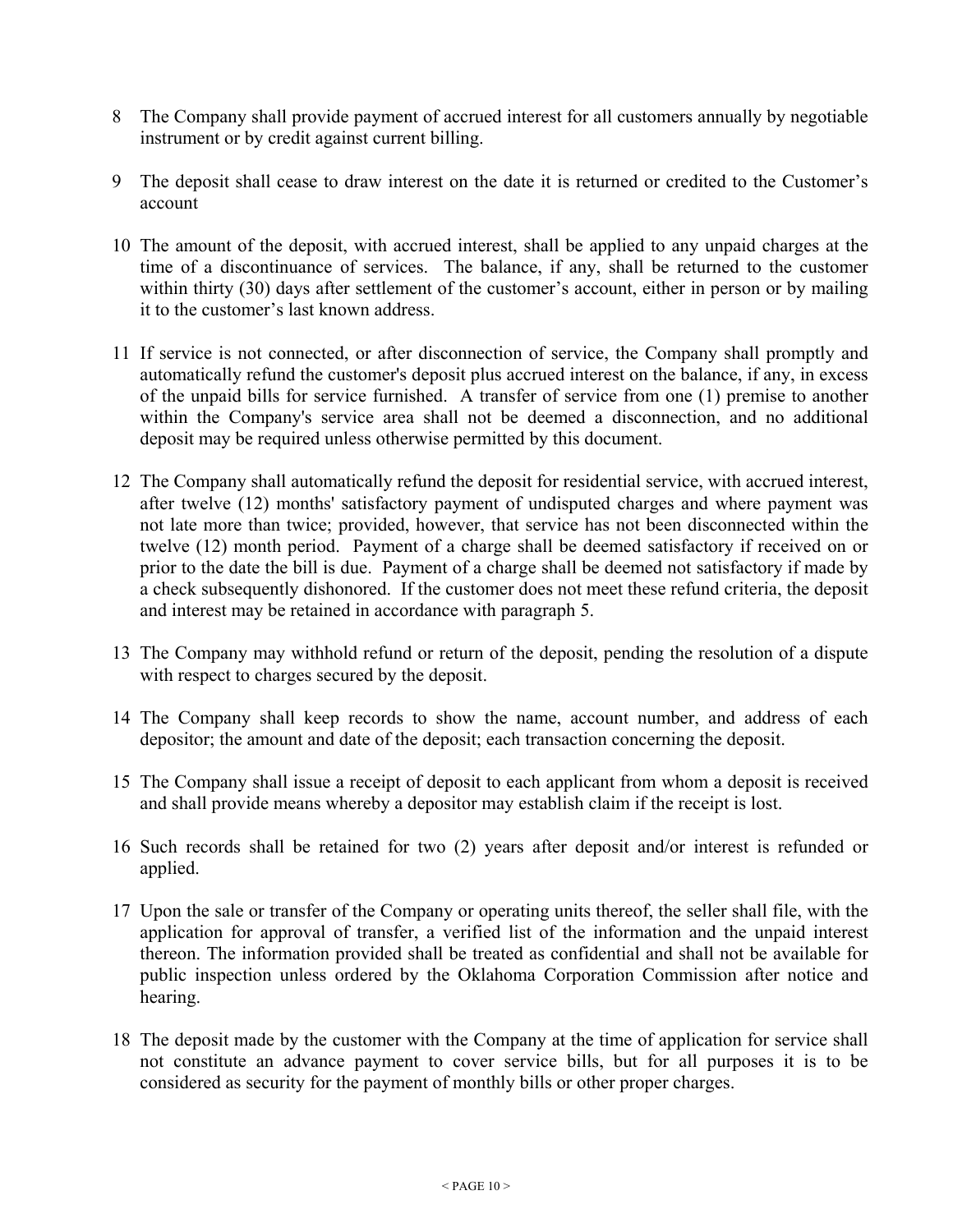## BILLING AND BILLING DISPUTES

- Bills to end-users shall be issued monthly, unless the Company's approved terms and conditions of service prescribe a different interval. Bills may be issued on a billing cycle. All end-users shall receive their bills via the United States mail, unless the end-user agrees with the Company to receive a bill through different means, such as electronically via the Internet.
- The Customer is responsible for all charges including all calls placed from the Customer's location or by use of the Customer's authorization code(s).
- Unless otherwise authorized, bills shall be payable immediately upon receipt and past due twelve (15) days after the date of the Company mailing or after any deferred payment date previously established either by oral or written agreement between an end-user and the Company. The date after which the bill is past due shall be stated on the bill.
- If a Customer's bill is not paid by the due date printed on the bill, the Company may impose a late charge of 1.5% per month on the delinquent amount.
- Any objection to billed charges should be reported to the Company as soon as possible. Questions regarding the Company's services or charges assessed to a Customer's bill may be directed to the Company's Customer Service Department toll-free at (800) 392-8070. The Company shall investigate the particular case and report the results to the Customer. During the period that the disputed amount is under investigation, the Company shall not pursue any collection procedures or assess late fees with regard to the disputed amount. The Customer shall be required to pay the undisputed part of the bill, and if not paid, the Company may discontinue service. In the event the disputed charges are not resolved, the Company shall inform the Customer that the Customer may utilize the complaint procedures of the Commission's Consumer and Governmental Affairs Bureau.
- The Company must provide notice to affected end-users of any increased rate of a noncompetitive service at least twenty (20) days prior to implementation of said increase.
- The Company shall provide notice to affected residential customers of any increased rate for a service determined to be competitive, prior to or concurrent with the effective rate increase.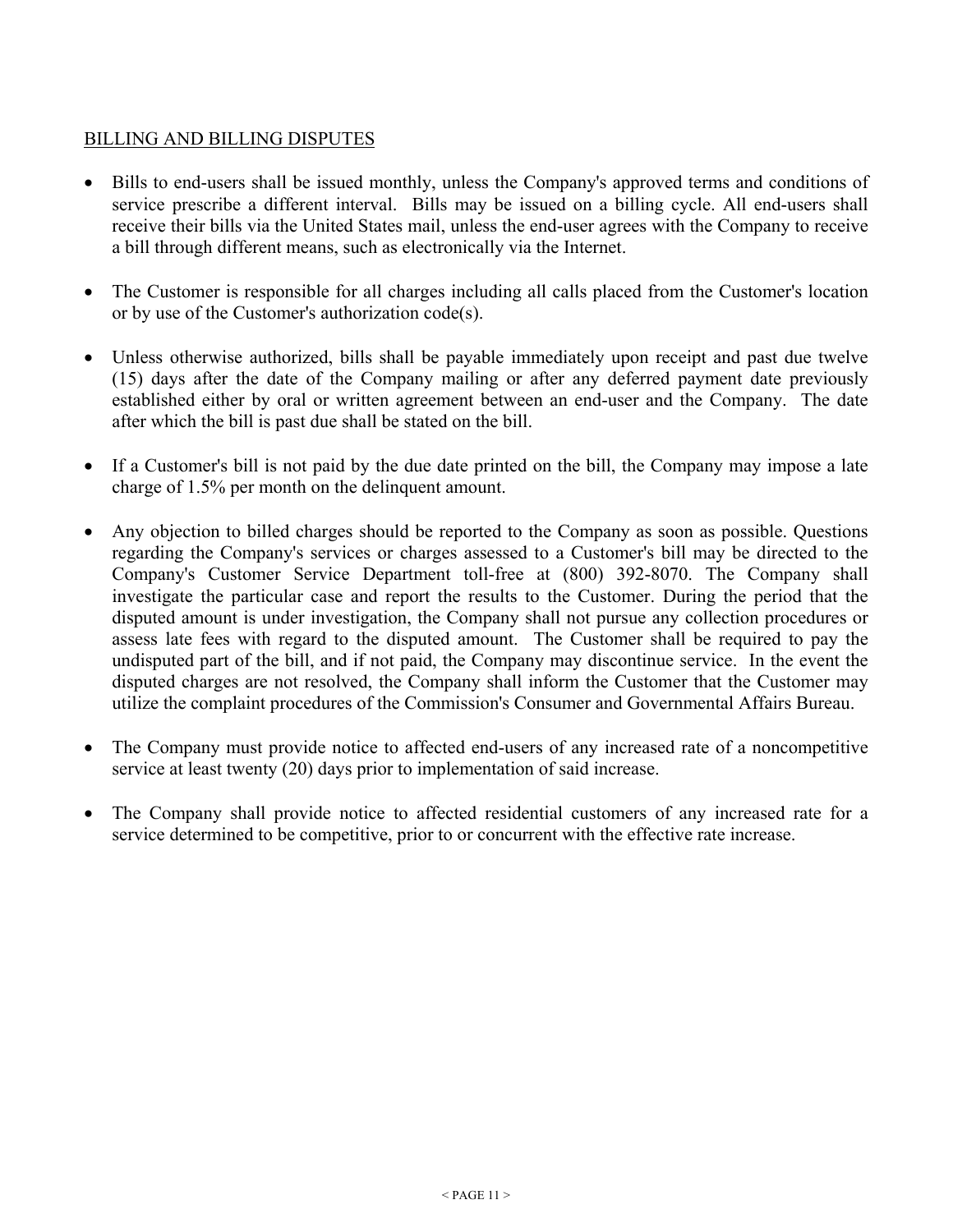## TAXES

- The Customer is responsible for payment of any sales, use, gross receipts, excise or other local, state and federal taxes, charges or assessments, however designated (excluding taxes on the Company's net income) imposed on or based upon the provision, sale or use of the Company's services.
	- o All federal, state and local sales taxes are listed as separate line items on the Customer's bill and are not included in the quoted rate(s).
	- o Other taxes, charges and the regulatory assessment shall be identified in the aggregate on the Customer's bill and shall not be included in the quoted rate(s).
	- o Such taxes, charges, and assessments shall be billed to the Customers receiving service(s) within the territorial limits of such state, county, city or other taxing authority. Such billing shall allocate the tax, charge and/or assessment among Customers uniformly on the basis of each Customer's monthly charges for the types of service made subject to such tax, charge and/or assessment.

### EQUIPMENT

 The Company's facilities and service(s) may be used with or terminated in Customer-provided terminal equipment or Customer-provided telecommunications systems, such as a telephone set, PBX or key system. Such terminal equipment shall be furnished and maintained at the expense of the Customer. The Customer is responsible for all costs at its premises, including personnel, wiring, electrical power, and the like, incurred in the use of the equipment shall comply with the generally accepted minimum protective criteria standards of the telecommunications industry as endorsed by the Federal Communications Commission.

#### INSTALLATION AND TERMINATION

 Service is installed upon mutual agreement between the Customer and the Company. The service agreement does not alter rates specified in this document.

#### PAYMENT FOR SERVICE

All charges due by the Customer are payable to any agency duly authorized to receive such payments. The billing agency may be a LEC, credit card company, or other billing service. The terms and conditions for billing, payment and collection, including without limitation, any late payment charge, specified in the LEC's local exchange service document shall apply to charges of the Company when the LEC serves as the billing agent for the Company or buys the Company's accounts receivables. Terms of payment shall be according to the rules and regulations of the agency, but must comply with the Commission's rules and regulations.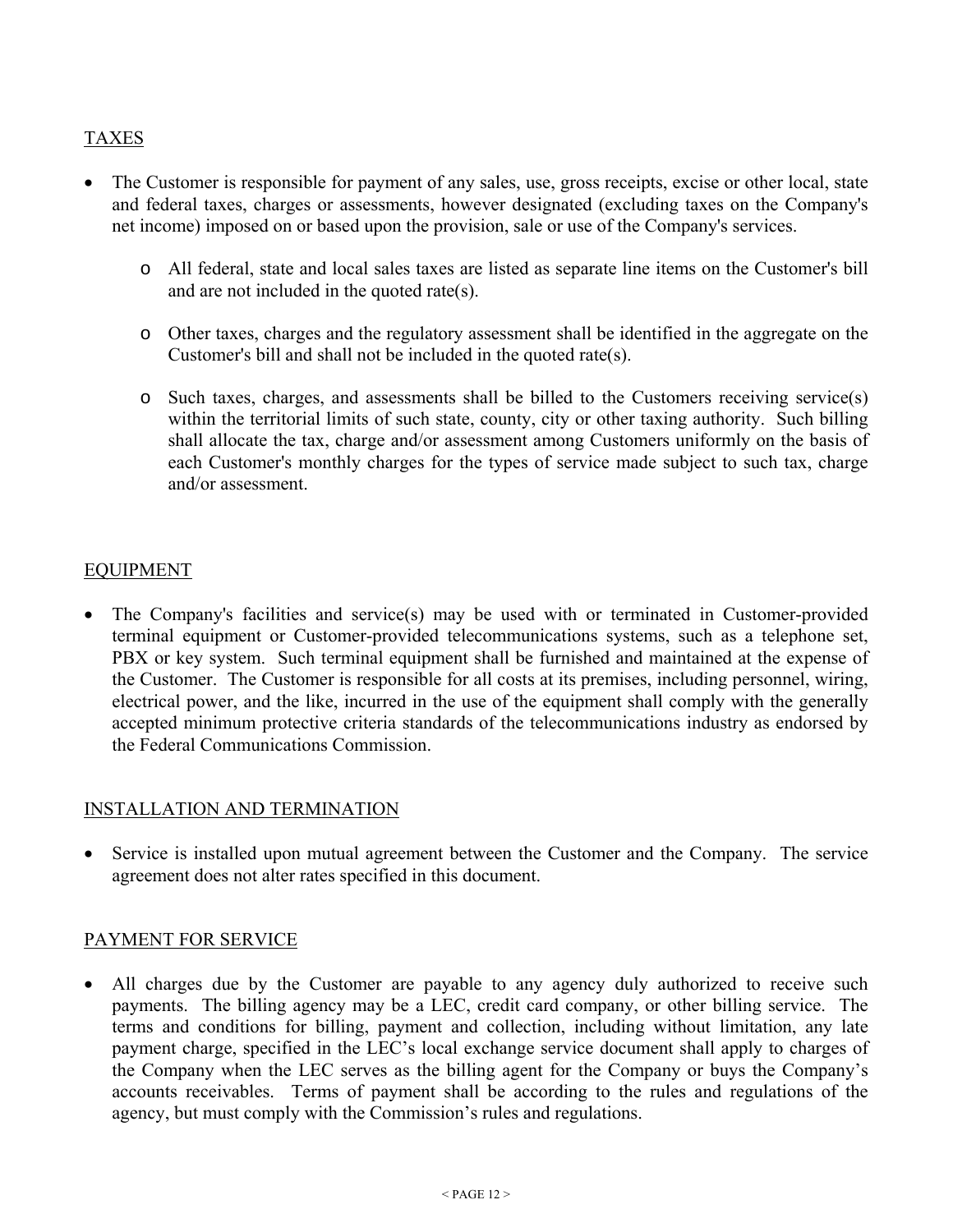Adjustments to the Customer's bills shall be made to the extent that circumstances exist which reasonably indicate that such changes are appropriate.

## RETURNED CHECK CHARGE

• If a check offered by a Customer for payment of service provided is dishonored; a returned check charge shall be applied in the amount of \$25.00.

### CANCELLATION OF SERVICE BY CUSTOMER

A Customer may cancel service by providing written or verbal notice to the Company.

#### INTEREXCHANGE INTERCONNECTION FOR RESALE

 Service(s) furnished by the Company may be connected with the services or facilities of an underlying carrier. Such service(s) or facilities, if used, are provided under the rates, terms and conditions of the underlying carrier. The Customer is responsible for all charges billed by the underlying carrier(s) for use in connection with the Company's service. Any special interface equipment or facilities necessary to achieve compatibility between carriers is the responsibility of the Customer.

#### DENIAL OR TERMINATION OF SERVICE

- Service may be refused or terminated for any of the following reasons:
	- o Nonpayment of a bill within the period prescribed in the Company's document.
	- o Failure to make a security deposit as set forth in this document.
	- o Violation of or noncompliance with any provision of law, Commission rules and regulations or the Company's approved documents.
	- o Improper use of telecommunications services or use in such manner as to interfere with reasonable service to other Customers.
- The Company shall provide documentation to the prospective Customer or current Customer stating the reason(s) for denial or termination of service.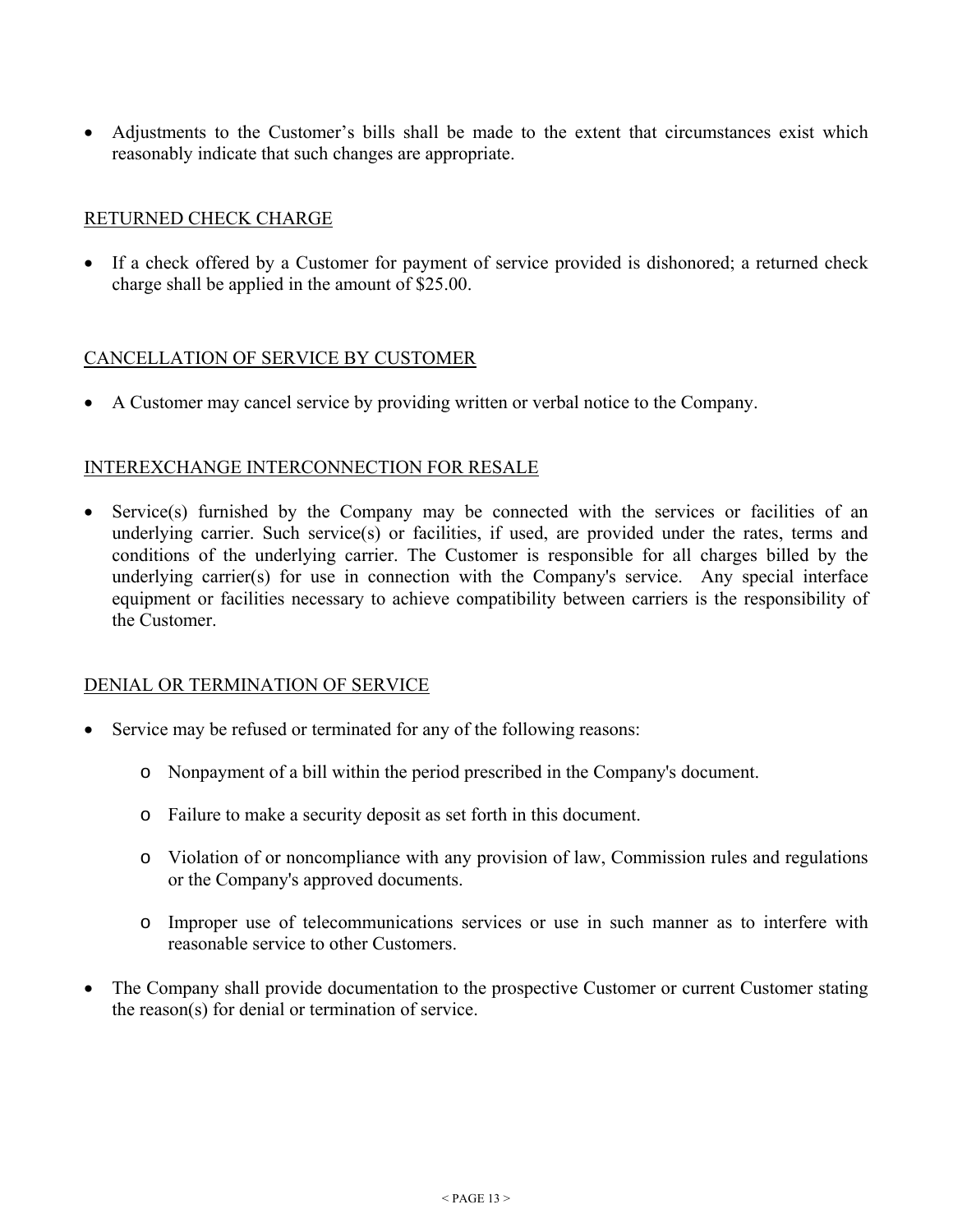## DISCONNECTION AND NOTICE

- When service to an end-user is disconnected for nonpayment of a bill for service after service has been suspended or failure to make a security deposit after a reasonable time, the Company shall give at least ten (10) days written notice to the end-user of the Company's intent to discontinue service. Notice shall be mailed by the Company to the end-user's address. Notice will be deemed given to the end-user three (3) days after mailing by the Company.
- Notices of Disconnection or Notices of Suspension shall contain the following information:
	- o The words "NOTICE OF DISCONNECTION" or "NOTICE OF SUSPENSION" or words with the same meaning, in print type larger than the print type of the notice text.
	- o Name, address, and telephone number of customer.
	- o Statement of reason for proposed disconnection or suspension of service.
	- o The date on or after which service will be disconnected or suspended unless appropriate action is taken.
	- o The telephone number of the Company where the customer may make an inquiry.
	- o Charges and procedures for reconnection or approved charges and procedures to avoid suspension.
	- o Notice of suspension of service relating to past-due amounts shall inform the end-user that the total amount due may include charges for non-deniable and/or not regulated services, which would not cause interruption of local service. The notice must indicate a toll-free telephone number of a service center where questions can be referred and payment arrangements made.
- The Company shall not be required to give the written notice provided for in situations where the Company has evidence of fraudulent or illegal use of the Company's services, which if allowed to continue, would present a high risk of financial loss to the company.
- The following additional information shall be in the notice unless said information can be obtained in the telephone directory and the notice refers the end-user to the location in the directory where the information can be obtained: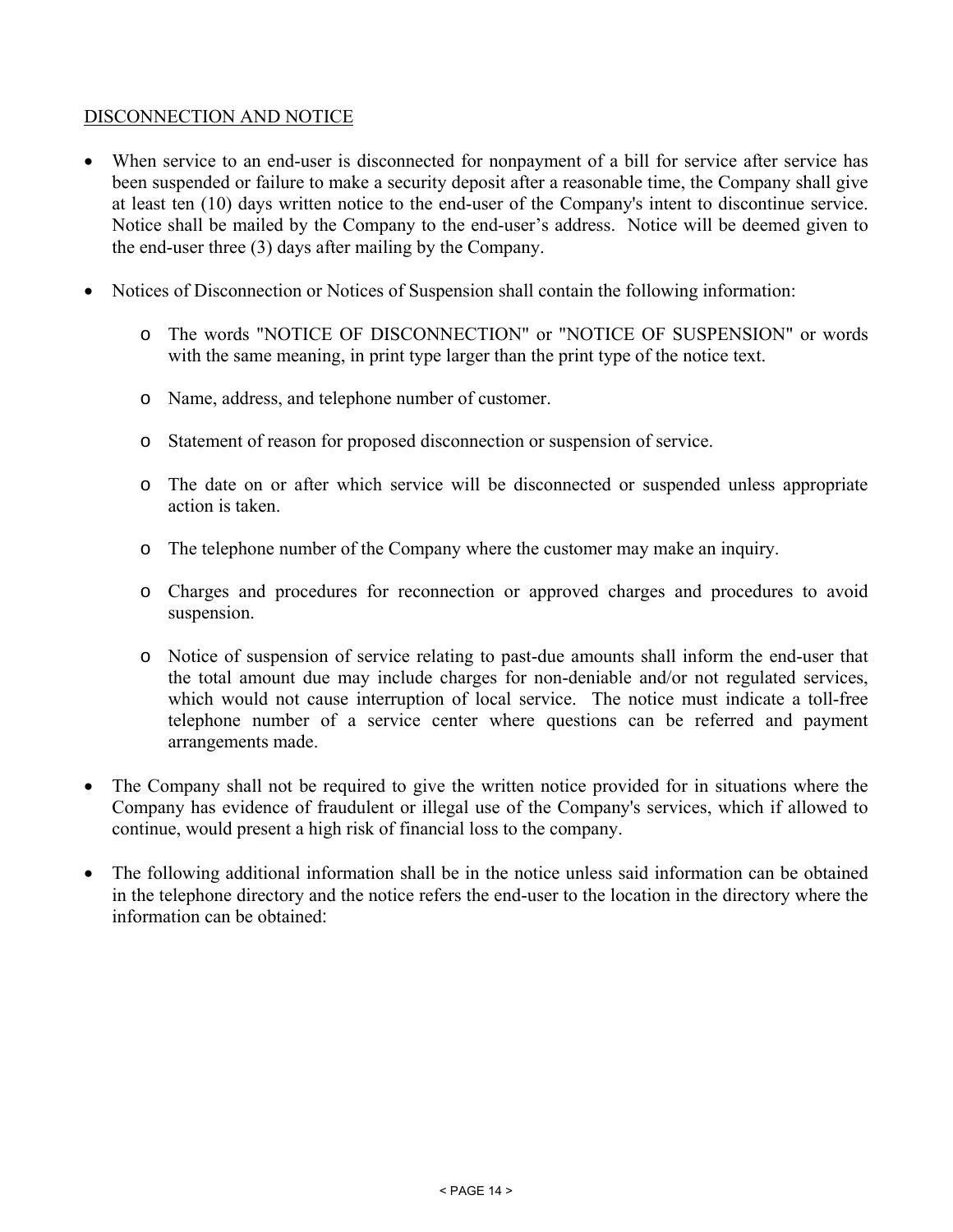- o A statement of how an end-user may avoid the disconnection of service or suspension of service, including a statement that the end-user must notify the Company on the day of payment as to the place and method of such payment when the bill is paid at a place other than the office of the Company.
- o A statement that informs the end-user where payments may be made or how to obtain a listing of authorized payment agencies.
- Notice of disconnection and/or notice of suspension shall be received via the United States mail, unless the end-user agrees with the Company to receive a bill through different means.

### REFUNDS OR CREDITS FOR INTERRUPTION OF SERVICE

- The Customer may be credited for an interruption of two hours or more at the rate of 1/720th of the monthly charge for the service affected for each hour or major fraction thereof that the interruption continues. Calculations of the credit shall be made in accordance with the following formula:
	- $\circ$  Credit =  $\angle A \times B$  720 " $A$ " = outage time in hours "B" = total monthly charge for affected facility, where applicable

## INSPECTION, TESTING AND ADJUSTMENT

 Upon reasonable notice, the facilities/equipment provided by the Underlying Carrier or the Company shall be made available to the Underlying Carrier or the Company for tests and adjustments as may be deemed necessary by the Underlying Carrier or the Company for maintenance. No interruption allowance will be granted for the time during which such tests and adjustments are made.

## CUSTOMER SERVICE

 The Company shall maintain a toll-free number to enable Customers to contact the Company regarding, but not limited to, inquiries related to billing, making customer trouble reports, making oral cancellation of service, etc.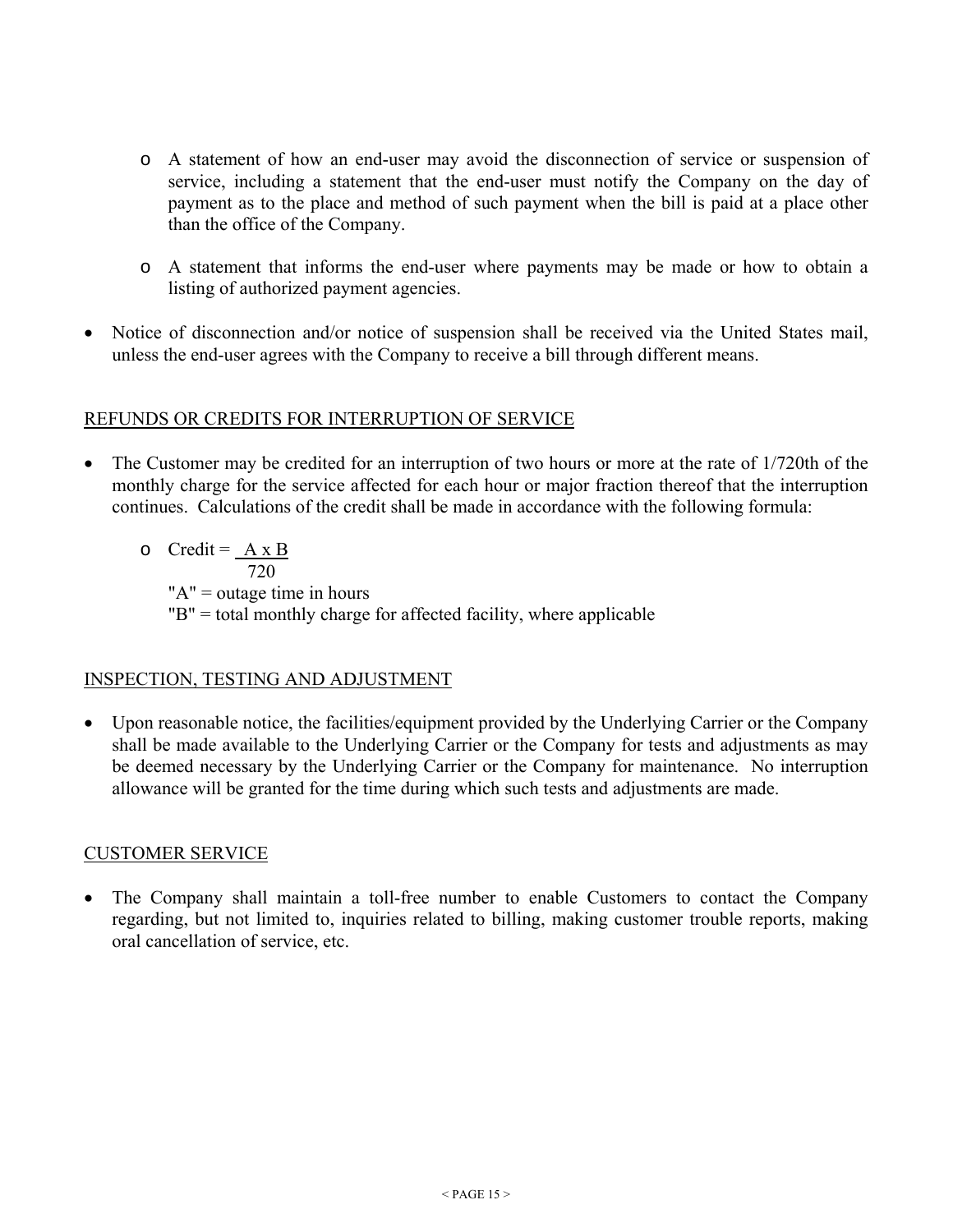## **SECTION 3 – DESCRIPTION OF SERVCIES**

#### GENERAL

 Rates and timing of calls may vary by product type, time of day, day of week, call mileage, access method, terminating area, or call duration. Calls are billed individually and on a monthly basis. Usage is billed in arrears.

### TIMING OF CALLS

- Billing for calls placed over the network is based in part on the duration of the call as follows, unless otherwise specified in this document:
	- o Call timing begins when the called party answers the call (i.e., when two-way communications are established). Answer detection is based on standard industry answer detection methods, including hardware and software answer detection.
	- o Chargeable time for calls ends when one of the parties disconnects from the call.
	- o Minimum call duration periods for billing purposes vary by service option.
	- o For billing purposes, usage after the initial period varies by service and is specified by service in this document.
	- o The Company will not bill for unanswered calls. When a Customer indicates that he/she was billed for an incomplete call, the Company will reasonably issue credit for the call.

#### CALCULATION OF DISTANCE ("V&H")

- Usage charges for all mileage-sensitive products are based on the airline distance between serving wire centers associated with the originating and terminating points of the call.
- The service wire centers of a call are determined by the area codes and exchanges of the origination and destination points.
- The distance between the wire center of the Customer's equipment and that of the destination point is calculated by using the vertical ("V") and horizontal ("H") coordinates found in Bellcore's V&H Tape and NECA FCC Document No. 4.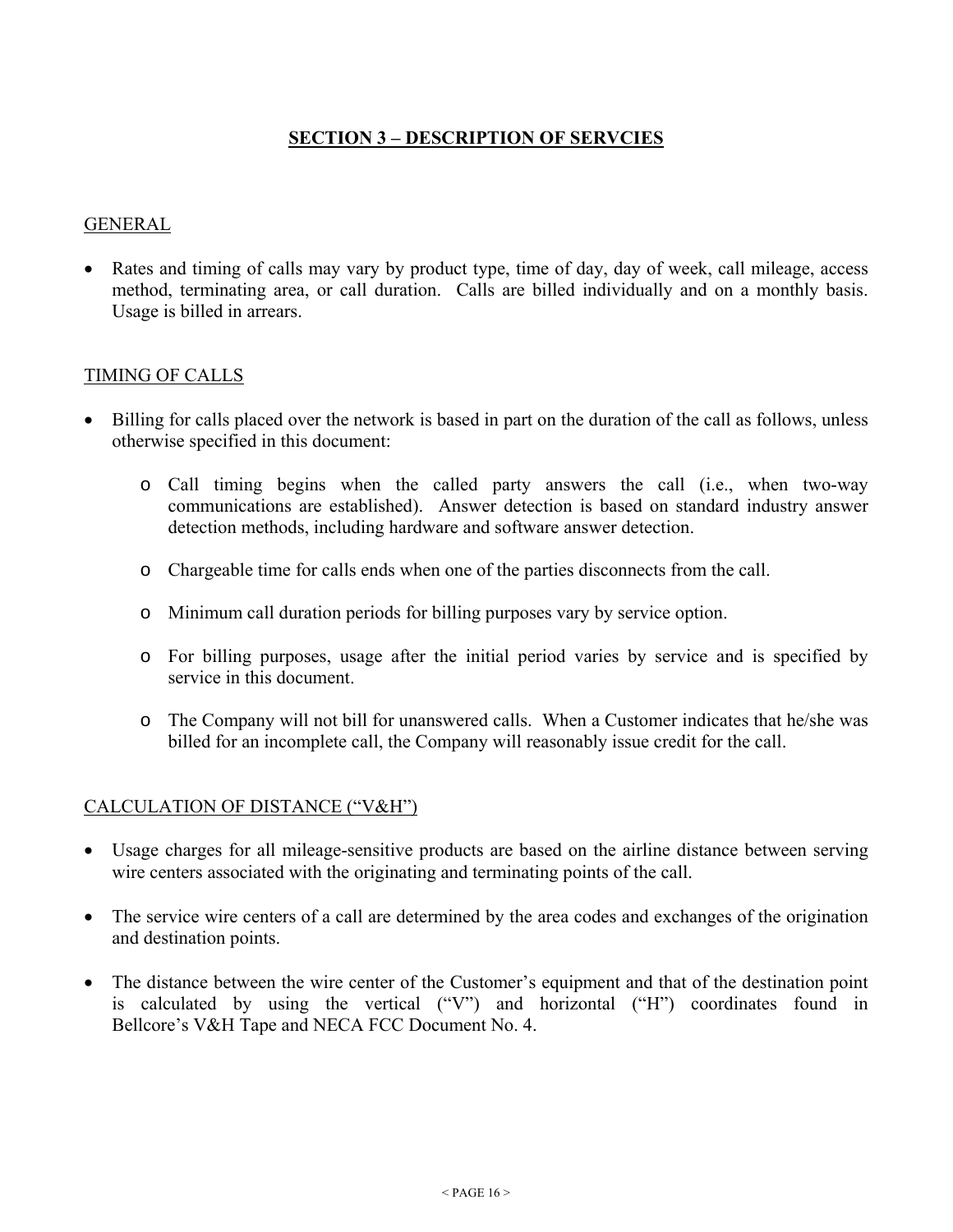Step 1 – Obtain the "V" and "H" coordinates for the wire centers serving the Customer and the destination point.

Step 2 – Obtain the difference between the "V coordinate of each of the wire centers. Obtain the difference between the "H" coordinates.

Step 3 – Square the differences obtained in Step 2.

Step 4 – Add the squares of the "V difference and "H" difference obtained in Step 3.

Step 5. – Divide the sum of the square obtained in Step 4 by ten (10). Round to the next higher whole number if any fraction results from the division.

Step 6 – Obtain the square root of the whole number obtained in Step 5. Round to the next higher whole number if any fraction is obtained. This is the distance between the wire centers.

Formula:

$$
\text{Mileage} = \sqrt{\frac{(V_I - V_2)^2 + (H_I - H_2)^2}{10}}
$$

#### PROMOTIONAL OFFERINGS

- Promotional offerings are intended to be limited-duration programs that are beneficial to the targeted and/or qualified customers. Promotional offerings are not intended to replace the Company's obligation to seek approval of permanent rates and charges.
- The Company may, during promotional periods, offer customers special rate incentives.
- Notification of a promotional offering regarding a non-competitive service shall be provided fifteen (15) days prior to the initial offering of the campaign.
- Promotions may be repeated, provided the initial promotion and extension do not exceed three hundred sixty-five (365) consecutive days in length. If the promotion has been offered for three hundred sixty-five (365) consecutive days, then the same promotion cannot be offered for one hundred eighty (180) days from the date the promotion ended.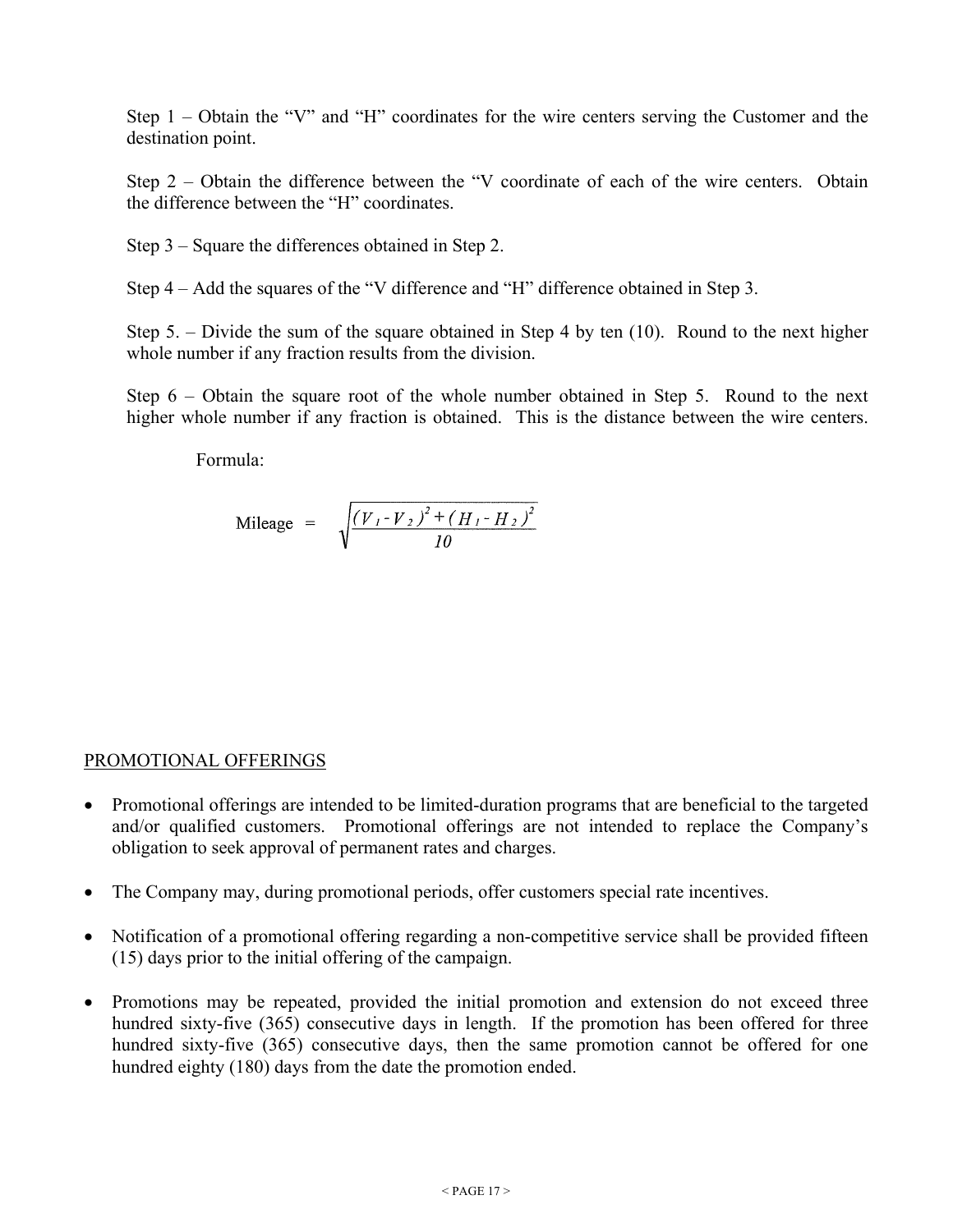## **SECTION 4 – RATES AND CHARGES**

#### DIRECT DIAL SERVICE

- Direct Dial Service is an outbound calling service designed for use from standard Customerprovided switched access lines. This service is available where technically feasible. The following rates apply when the person originating the call dials the telephone number desired and completes the call, and the call is billed to the calling station. Service is billed in sixty (60) second increments with an initial minimum period of one (1) minute. Where applicable, only one Monthly Charge or Minimum Monthly Usage Charge applies for both interstate and intrastate usage using the Company's service.
	- o Long Distance Plan 1
		- This plan charges a flat rate per minute for all intrastate and interstate direct dialed calls, with no Monthly Charges or Minimum Monthly Usage Charges.

Rate per minute, Residential  $$0.07$ Rate per minute, Business  $$0.05$ 

- o Long Distance Plan 2 "Unlimited" Residential
	- To be eligible for this Plan, the customer must be a new or existing residential customer, who must also subscribe to a Bundled Package offered by Fidelity Cablevision.
	- This "Unlimited" plan covers residential direct dialed interstate and intrastate calls only. It does not include International calls (rates vary based on country called), calling card calls, directory assistance or operator services. This plan is not to be used for toll access to the Internet, commercial, telemarketing or other non-residential purposes.
	- Furthermore, the Monthly Charge can only be applied to one phone line (if a residential customer wants the plan to apply to a second line, he must pay a second Monthly Charge).
	- Customers who use this plan for non-residential purposes or who cancel their packages (or any part of the packages) shall forfeit eligibility for rates under this plan, and those customers continuing to be presubscribed to the Company will be moved to the rates under Long Distance Plan 1.

Monthly Charge \$15.00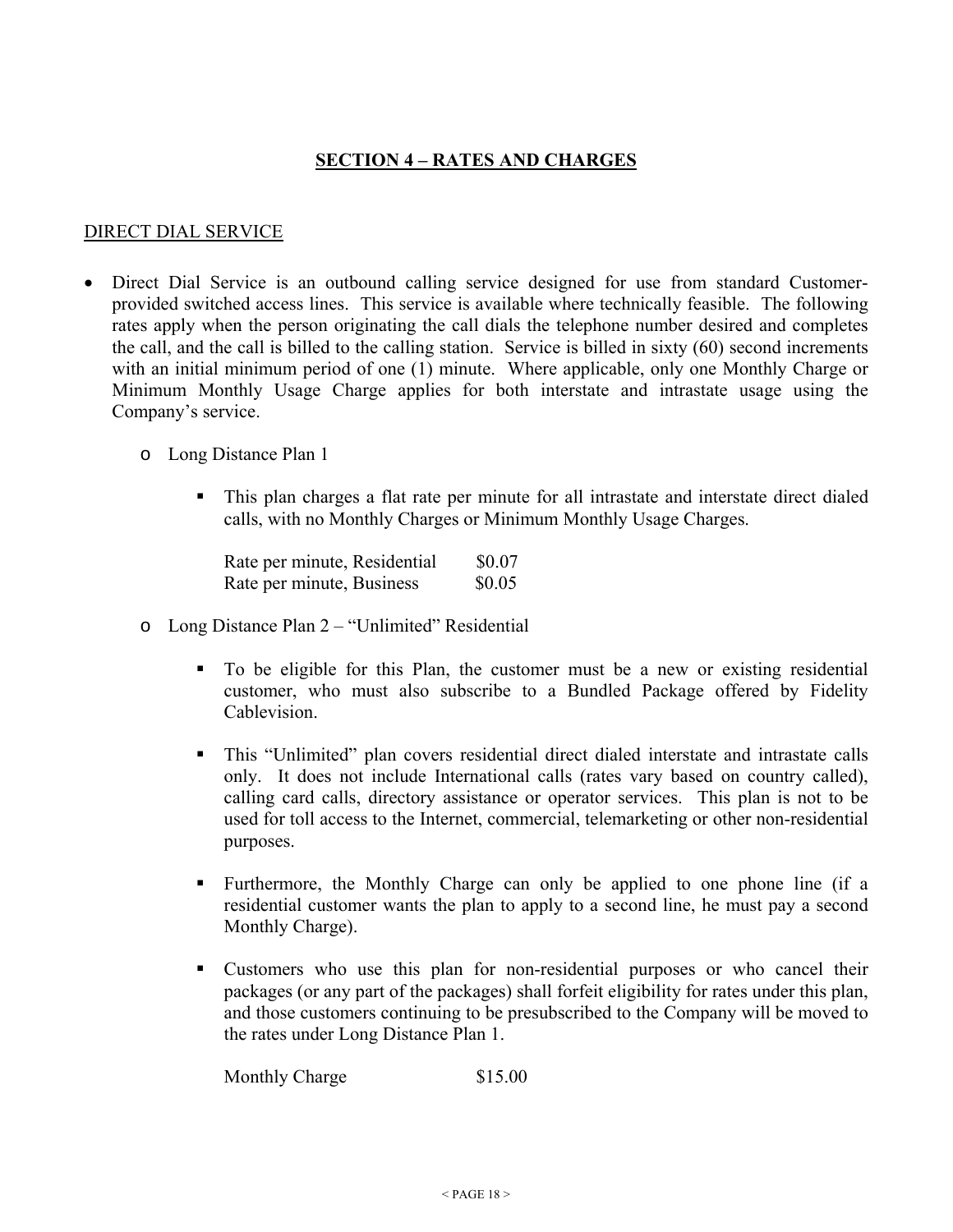- o Long Distance Plan 3 "Unlimited" Business
	- To be eligible for this Plan, the customer must be a new or existing business.
	- This "Unlimited" plan is available to business phone customers only, and it covers direct dialed interstate and intrastate calls only. It does not include International calls (rates vary based on country called), calling card calls, directory assistance or operator services. This plan is not to be used for toll access to the Internet or telemarketing purposes.
	- **Furthermore, the Monthly Charge can only be applied to one phone line (if a business** customer want the plan to apply to a second line, they must pay a second Monthly Charge).

Monthly Charge \$15.00

- o Long Distance Plan 4 "60 minute" Residential
	- To be eligible for this Plan, the customer must be a new or existing residential customer, who must also subscribe to the "5 for \$85" Bundled Package offered by Fidelity Cablevision.
	- This "60 minute" plan covers residential direct dialed interstate and intrastate calls only. It does not include International calls (rates vary based on country called), calling card calls, directory assistance or operator services. This plan is not to be used for toll access to the Internet, commercial, telemarketing or other non-residential purposes.
	- Furthermore, the Monthly Charge can only be applied to one phone line (if a residential customer wants the plan to apply to a second line, he must pay a second Monthly Charge).
	- Customers who use this plan for non-residential purposes or who cancel their packages (or any part of the packages) shall forfeit eligibility for rates under this plan, and those customers continuing to be presubscribed to the Company will be moved to the rates under Long Distance Plan 1.

Monthly Charge \$1.00

#### TOLL FREE (8XX) SERVICE

 Toll free Service is available to business and residential Customers for incoming calls. Calls originate from any interstate or intrastate location, where service is available, over an 8XX number and terminate to a Customer-provided residential or business switched access line. Call charges are billed to the Customer rather than to the originating caller. Call charges are billed in full minute increments. A monthly service charge applies per inbound line.